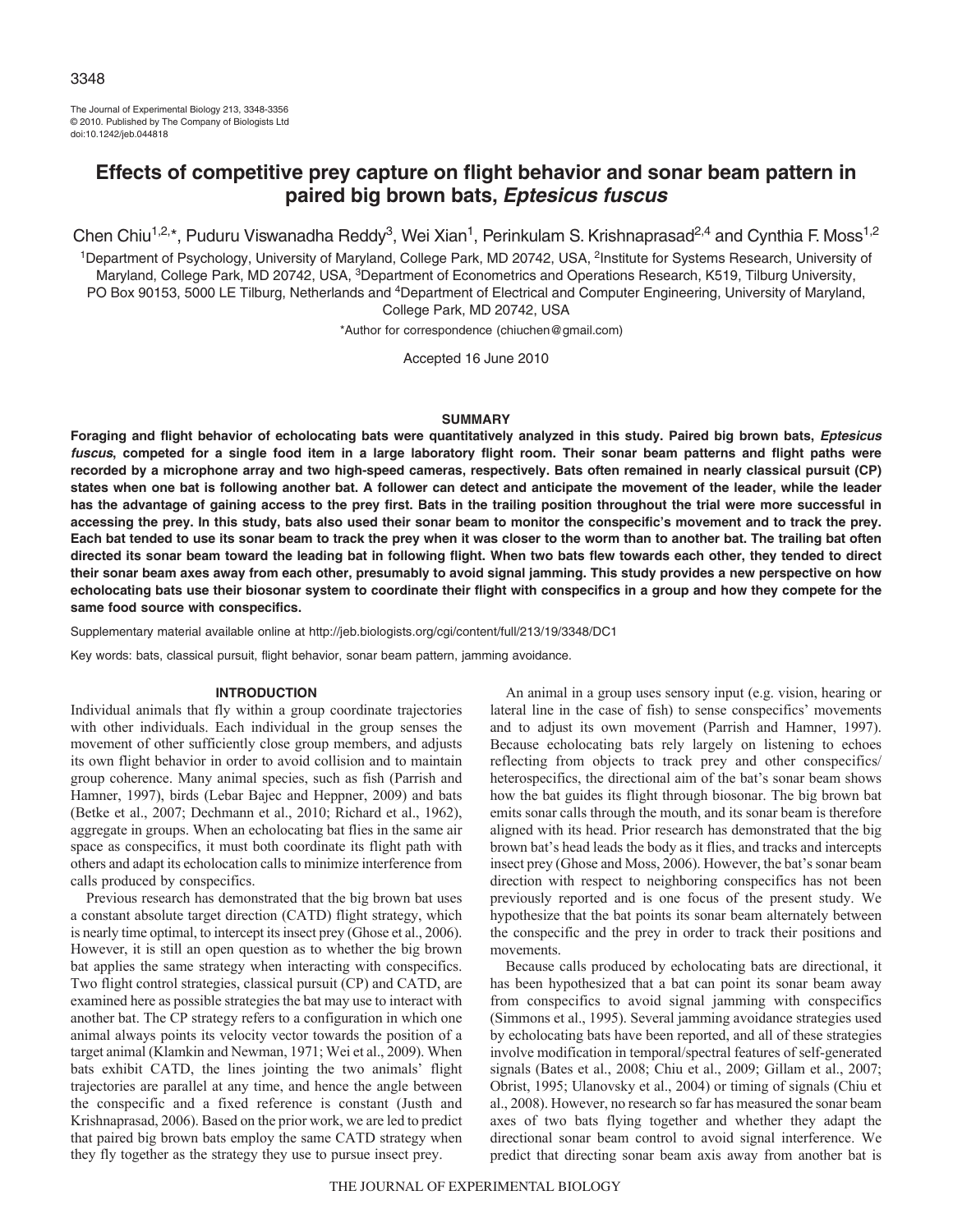In this study, we investigated flight trajectories and the sonarbeam-directing behavior of paired bats that were competing for a single prey item. Results from this study demonstrate how the big brown bat competes for a food source and coordinates its flight behavior with a conspecific nearby, what kind of pursuit strategy is used to interact with another conspecific, and how the bat controls its sonar beam to track objects of interest and avoid signal jamming.

# **MATERIALS AND METHODS Animals**

Five big brown bats, *Eptesicus fuscus* Beauvois, were used in this experiment and formed four pairs of bats. These bats were collected in Maryland, USA (collection permit #SCO 42501) and housed at the University of Maryland, College Park, MD, USA. Temperature and humidity were maintained constant at 24–28°C and 30–50%, respectively. The light:dark cycle in the housing facility was reversed by 12h to ensure that bats were at their most active period during the behavioral experiments. Food (mealworms) and water (tap water/vitamin water) were provided on a daily basis. During training and experimental trials, food was only provided as a reward to motivate the bat to perform the required tasks. The mean mass for an adult big brown bat was 14–16g, and the food deprivation was stopped if the bat lost 20% of its baseline mass. All animal care and experimental procedures were approved by the Institutional Animal Care and Use Committee at the University of Maryland, College Park, MD, USA.

## **Behavioral tasks**

Experiments were conducted between July and September in 2005 and 2006. Each big brown bat was first trained to capture a tethered mealworm separately until the success rate to capture the worm was over 80%. Data recording began after all bats were fully trained. Two bats were released from the same spot in the flight room simultaneously to compete for a single tethered mealworm. The worm position changed between trials to prevent both bats from using spatial memory to localize the target. Trials ended when one bat made contact with the mealworm. Fifteen trials per day over a minimum of three test days, yielding at least 45 trials per bat pair, were recorded. Around 15–20 trials per bat pair were selected for detailed analyses because of their high-quality audio and video recordings.

# **Experimental setup and data recordings**

All training and experiments occurred in a large flight room (7m  $\times$  6 m  $\times$  2.5 m; length  $\times$  width  $\times$  height), lined with acoustic foam (Sonex, Illbruck, Minneapolis, MN, USA). Two high-speed cameras (240 frames s<sup>-1</sup>; Kodak MotionCorder, San Diego, CA, USA) were placed in adjacent corners of the room to record the positions of bats, the tethered mealworm and the microphones. Only longwavelength lighting (>650nm) was available during data recording to restrict the bat from using visual cues to localize the target and conspecifics (Hope and Bhatnagar, 1979). Video recordings were later used to reconstruct the 3-D flight trajectory of each bat by a custom MATLAB (Mathworks, Natick, MA, USA) program. Three ultrasound-sensitive microphones (UltraSound Advice, London, UK) were placed on the floor to take calls produced by each bat and then stored in a Wavebook (IOTech, Cleveland, OH, USA; sample rate 250kHz per channel). Audio recordings were analyzed by another custom MATLAB program. A 16-microphone (Knowles FG3329, Itasca, IL, USA) array was positioned along three walls

of the flight room to record the intensities of the bat's sonar emissions. The height of each microphone in this array was 0.9m above the room floor and the spacing between two adjacent microphones was 1m. Audio, recorded from three ultrasoundsensitive microphones on the floor and the microphone array on walls, and video recordings were simultaneously end-triggered after one bat made contact with the mealworm, and the preceding 8s  $(240$  frames s<sup>-1</sup>) of data were stored.

## **Sonar beam direction analysis**

The big brown bat's biosonar is directional, and the axis of sonar beam indicates the most intense part of its sonar emission. The direction of each vocalization's beam axis can be computed *via* intensities recorded by microphones on the U-shaped array. The sound intensity at each microphone was corrected for spherical loss and atmospheric absorption. Each vector length in Fig.1 represents the corrected intensity of one sonar emission, and the vector direction is from the bat position toward each microphone on the array. The sum of these 16 intensity vectors yields the direction of the sonar beam axis. Detailed methods on correcting and normalizing sound intensities at each microphone and computing sonar beam axis have been reported previously (Ghose and Moss, 2003). The angle between the sonar beam axis and target of interest is the tracking angle, and two targets of interest in this study are the tethered mealworm and the moving conspecific.

#### **Bat–bat pursuit strategies**

Here we examine two pursuit strategies, CP and CATD, which the big brown bat may apply when pursuing conspecifics. We defined the leader as the bat that flew ahead and the follower as the bat that flew behind. These roles were defined strictly by the bats' relative positions and could be reversed at any time in the trial, e.g. when the follower overtook the leading bat. Two cost functions,  $\Lambda$  and , were computed to examine how closely the leader–follower relationship matched, respectively, the CP and CATD strategies (Justh and Krishnaprasad, 2005; Reddy et al., 2006; Reddy, 2007; Wei et al., 2009). The cost function  $\Lambda$  is the cosine of the angle between the paired bats' separation vector and the vector representing the velocity of the follower. The cost function  $\Gamma$  is the cosine of the angle between the paired bats' separation vector and the vector representing the rate of change of this separation. The follower is in the CP state when  $\Lambda$ =-1 and it is in the CATD state when  $\Gamma = -1$ .

# **RESULTS Flight behavior**

Four pairs of big brown bats, including two male–male pairs, one female–male pair and one female–female pair, were analyzed in this study. The flight behaviors of paired bats can be categorized into three types, converging, diverging and following flight, according to the inter-bat heading angle (the angle between each bat's velocity vectors), and the angle between the paired bats' separation vector and velocity vector (Table 1). Detailed definitions of these flight behaviors were published in Chiu et al. (Chiu et al., 2008). Following flight refers to the flight behavior when one bat was behind the other bat and both flew in a similar direction (i.e. inter-bat heading angle smaller than 90deg). During converging flight, the two bats flew towards each other, and during diverging flight the bats flew away from each other. On average, 75% of the time paired bats were in following flight, 16% of the time they were in converging flight, and the remaining 9% of the time they flew in diverging flight. The proportion of following flight is significantly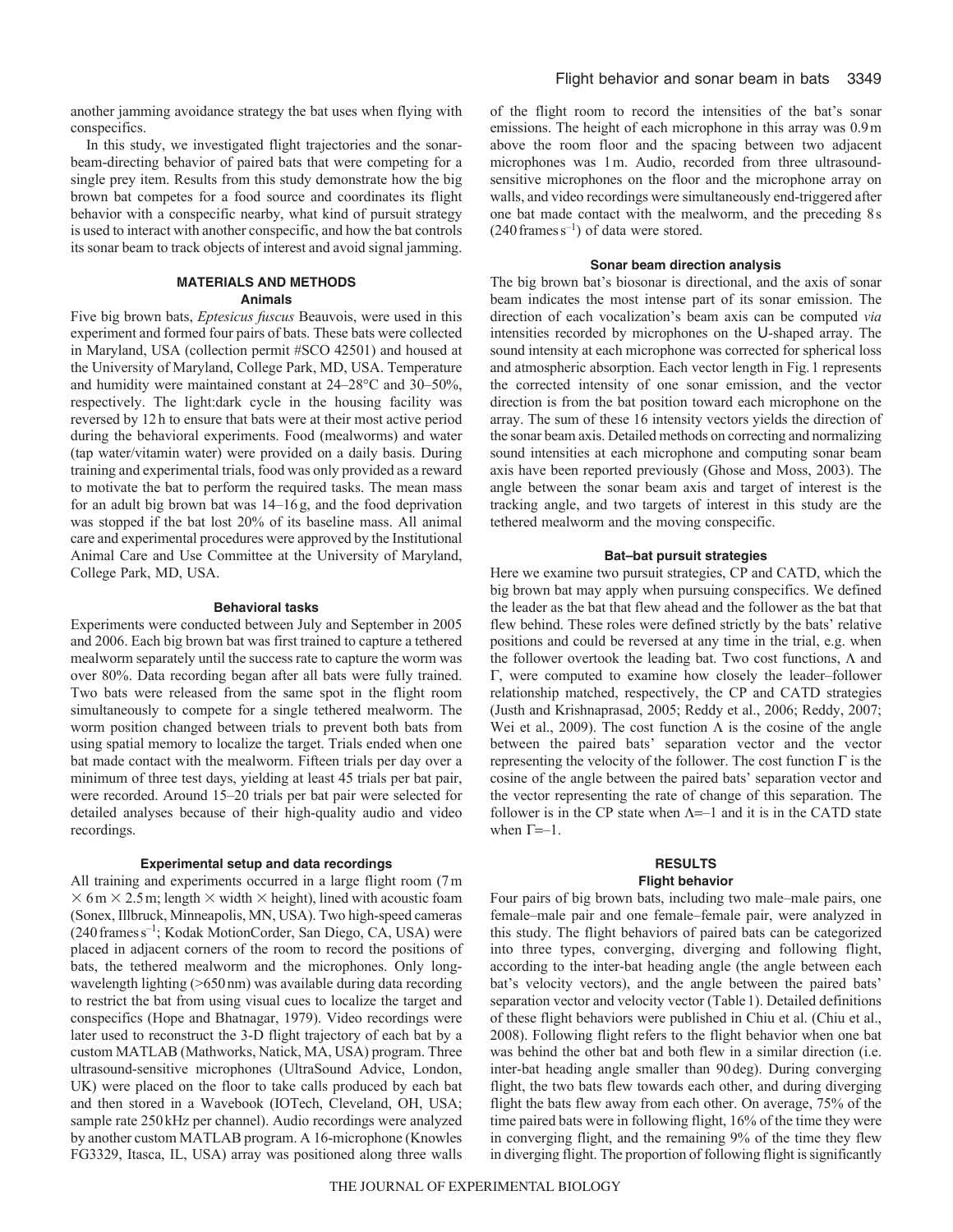

Fig. 1. Schematic of sonar beam pattern reconstruction for one bat. The vocalizing bat (color black) produced one vocalization. Each gray vector shows the intensity of this sonar emission received by each microphone on the array, and the direction of the sonar beam axis (thick black vector) indicates the direction of acoustic gaze. The sonar beam axis is the sum of these 16 intensity vectors. The tracking angle to the bat is the angle between the other bat and the sonar beam axis, while the tracking angle to the worm is the angle between the tethered mealworm and the sonar beam axis.

larger than the other two flight patterns [one-way analysis of variance (ANOVA), *P*<0.05, Scheffé test for *post-hoc* test].

Bats in this study maintained small inter-bat distances and angular separations. The inter-bat distance in this study was rarely longer than 3m, and the longest inter-bat distance was 4.18m. Two bats kept a distance shorter than 1m over half of the time (60%), 30% of the time from 1m to 2m, and the rest of the time (9%) more than 2m. Paired bats tended to maintain a small angular separation. Almost half of the time (48%), the angle between the two bats' heading directions was between 0deg and 30deg, 25% of the time between 30deg and 60deg, 11% of the time between 60deg and 90deg, and 16% of the time was over 90deg.

## **Relative position of paired bats and their prey-capture performance: the whole trial**

Big brown bats in this study flew mostly in following flight but their flight behavior and the relative position of paired bats were influenced by conspecifics. The relative position of paired bats affects an individual bat's prey-capture performance and there are potential advantages for both the leader and the follower. The bat flying in the lead may be able to capture the food reward more frequently than the follower, because it is closer to the tethered mealworm. However, the follower has the advantage of tracking the position of the leading bat. Therefore, the follower could capture the worm when the leader was away from the worm.

Fig.2 shows the flight behavior, relative position of paired bats and their prey-capture performance for each pair of bats. Three male bats were studied in two male–male pairs, M1–M3 and M2–M3. About 82% of the time, bat pair M1–M3 flew in following flight and bat M3 flew behind M1 most of the time (90.49%) during following flight (Fig. 2A, left). Bat M3 also had a significantly higher prey-capture rate than bat M1 ( $\chi^2$ =19.7, *P*<0.0001, Fig. 2A, right). Another male–male pair, M2–M3, showed different flight behavior from the M1–M3 pair. About 70% of the time they were in following flight and two-thirds of the time M2 was the follower (Fig. 2B, left). The prey-capture performance for bat M2 and M3 showed no significant difference between these two bats  $(\chi^2=1.2, P=0.27, Fig. 2B, right)$ . Bat M3 was paired with bat F2 to examine the interaction between male and female bats. The male bat M3 spent two-thirds of the time trailing the female bat F2 (Fig. 2C, left), and M3's prey-capture performance was significantly higher than the female bat F2  $(\chi^2=12.3, P<0.0001,$  Fig. 2C, right). However, when the female bat F2 was paired with another female bat F1 (Fig. 2D, left), almost 75% of the time it followed F1, and F2 also captured significantly more worms than bat F1  $(\chi^2 = 5.82, P < 0.05,$  Fig. 2D, right).

| $\theta_1$ and $\theta_2^*$                                                                                                   | $\alpha^{\dagger}$               | Example |
|-------------------------------------------------------------------------------------------------------------------------------|----------------------------------|---------|
| $\theta$ <sub>1</sub> $\geq$ 90 deg and $\theta$ <sub>2</sub> < 90 deg<br>or<br>$\theta_2 \ge 90$ deg and $\theta_1 < 90$ deg | $\alpha$ <90 deg                 |         |
| $\theta_1$ <90 deg<br>and<br>$\theta$ <sub>2</sub> <90 deg                                                                    | 0 deg $\leq \alpha \leq 180$ deg |         |
| $\theta$ <sub>1</sub> $\geq$ 90 deg and $\theta$ <sub>2</sub> < 90 deg<br>or<br>$\theta_2 \ge 90$ deg and $\theta_1 < 90$ deg | $\alpha \geq 90$ deg             |         |
| $\theta$ <sub>290</sub> deg<br>and<br>$\theta_{2} \geq 90$ deg                                                                | 0 deg $\leq \alpha \leq 180$ deg |         |
|                                                                                                                               |                                  |         |

Table 1. Definitions and examples of three different flight behaviors; following, converging, and diverging

 $* \theta_1$  and  $\theta_2$  are the angles between each bat's velocity vector and the paired bats' separation vector, respectively. The subscript number indicates different bats.

 $^\dagger$  $\alpha$ , angle between velocity vectors of the bats (inter-bat heading angle).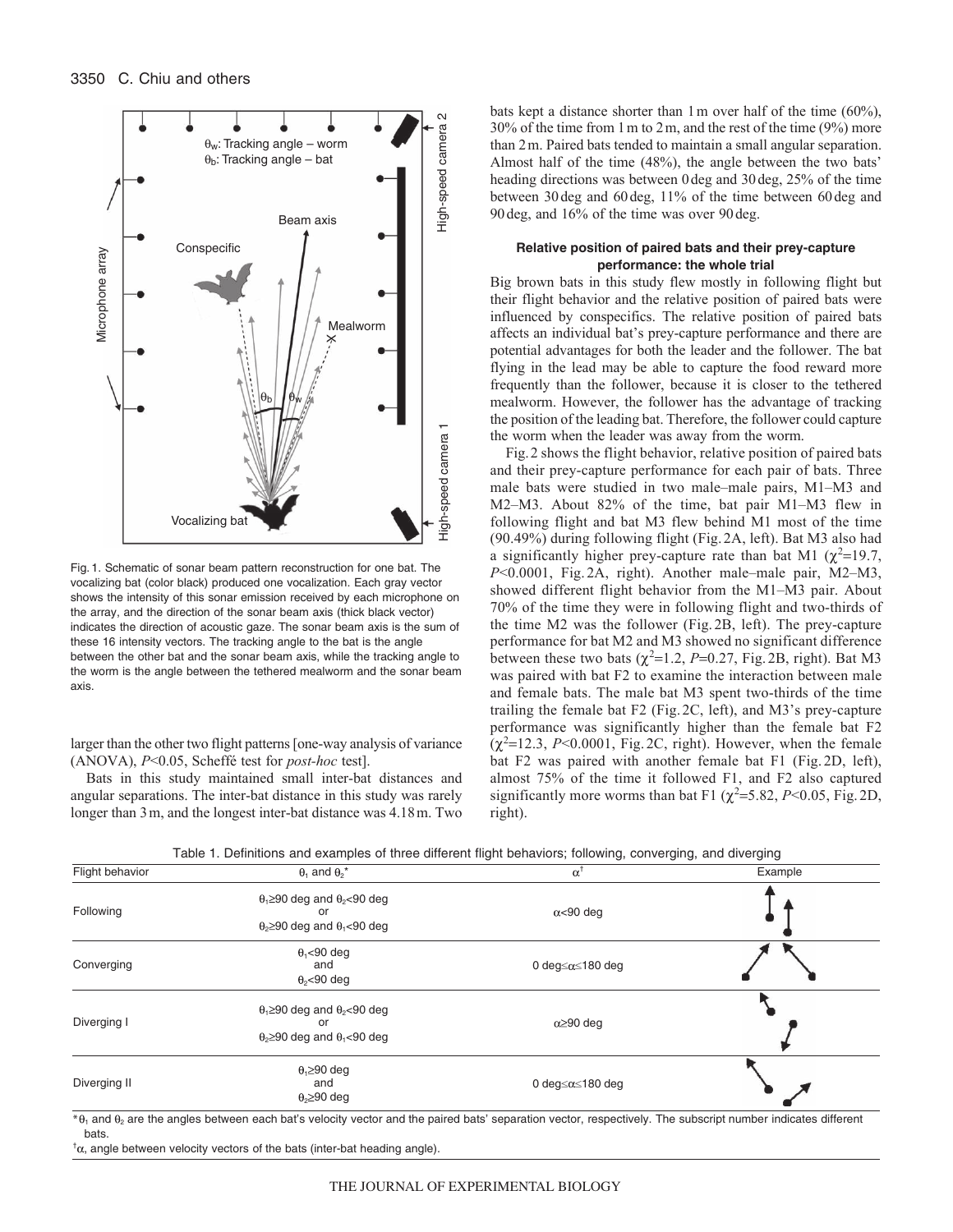



Fig. 2. The pie-of-pie charts on the left show the percentage of following flight and other flight behaviors (converging and diverging flight) for each of the bat pairs. The sub-pie charts (the pie that shows smaller values in the middle) show the relative position of each bat in a pair in following flight. The pie charts on the right show the prey-capture performance of each of the bat pairs: (A) M1–M3 pair; (B) M2–M3 pair; (C) F2–M3 pair; (D) F1–F2 pair.

The two bats in the pair competed to gain access to the tethered worm, because it was the only available food in the room and only one bat could capture it. The insect-capture success rate of a given bat depended on the individual it competed with. One bat might capture the worm most of the time when paired with a given bat but failed to capture the worm when paired with a different competitor. The prey-capture performance of one male bat, M3, was 86% when paired with another male bat, M1 (in the M1–M3 pair). The same individual only caught the mealworm 41% of the time when paired with the male bat, M2 (in the M2–M3 pair). The female bat, F2, successfully captured the worm 68% of the time when paired with the female, F1 (in the F1–F2 pair) but only caught the prey 23% of the time when paired with the male bat, M3 (in the F2–M3 pair).

Following flight was the most common flight behavior across all bat pairs. Bat pairs M1–M3 and F2–M3 showed more following flight, while M2–M3 and F1–F2 exhibited less following flight. It is noteworthy that the bat that spent more time as a follower throughout the trial had a higher prey-capture performance.



Fig. 3. Distribution of the cost function of two pursuit strategies: (A) classical pursuit (CP), cost function  $\Lambda$ ; and (B) constant absolute target direction (CATD), cost function  $\Gamma$ . The y-axis is normalized according to  $\Lambda$  because  $\Lambda$  has the maximum count.

Two females (F1 and F2) and three males (M1, M2 and M3) were used in this experiment, and a total of 10 possible bat pairs could be formed (only eight pairs were tested and four out of these eight pairs were analyzed in detail in this study). From the preycapture performance shown in the four bat pairs above, bat F2 (68.18%) had better performance than F1 (31.82%), M3 (76.74%) was better than F2 (23.26%), M3 (86.49%) was better than M1  $(13.51\%)$ , and M2  $(58.54\%)$  had a similar capture rate to M3 (41.46%). The prey-capture success rate was analyzed in the other four pairs but not their flight behavior data. We found that bat M2 (87.80%) performed better than F1 (12.20%) in the insect-capture task, M3 (85.96%) was better than F1 (14.04%), M2 (78.05%) was also better than M1 (21.95%), and M2 (66.67%) was better than F2 (33.33%). Therefore, we conclude that M2 and M3 were two bats with the best prey-capture performance among all five bats and they performed better than F2, which was better than F1. They were also more successful in catching prey than M1. However, the preycapture performance rank is not clear between F1 and M1 or F2 and M2.

# **Relative position of paired bats and their prey-capture performance: within the final 1s before prey capture**

The bat that stays in the trailing position most of the entire trial time was often more successful when capturing the prey than the leading bat. However, when data from the final 1s before prey capture were analyzed separately, the leading bat had a higher preycapture performance than the trailing bat. We divided our data into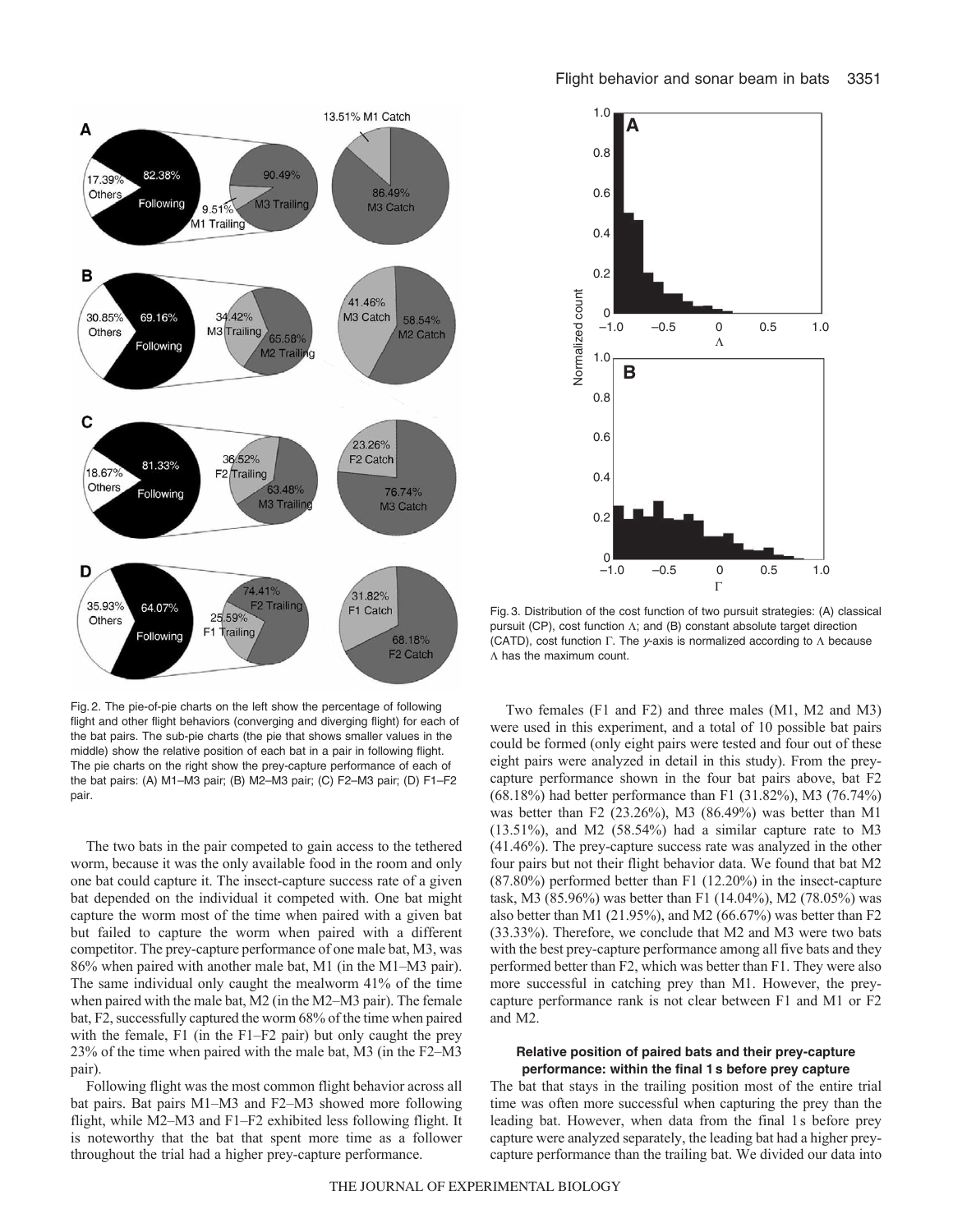

three different time segments: 1000ms, 750ms, and 500ms before prey capture. In addition, only data from trial segments in which paired bats flew in following behavior and when inter-bat distance was shorter than 1m were analyzed separately here. When the bat was in the leading position 1000ms before capturing its prey, 63.64% of the time it got the prey. The percentage of trial segments in which the leading bat captured the worm increased to 75% and 85.71%, respectively, in the 750ms and 500ms before target capture.

# **Bat–bat pursuit strategy**

We analyzed the bat–bat pursuit strategy only when paired bats flew in following flight for longer than 1 s. The video segments corresponding to the terminal phase of insect capture were excluded, because the flight behavior in this trial segment is affected by the goal of prey capture. In addition, the following criteria were used to select out trial segments for analysis: (1) the spatial separation between paired bats in the selected trial segment was shorter than 1m, and (2) the distance between paired bats was shortening.

The cost function,  $\Lambda$  or  $\Gamma$ , here is used to determine if the following bat used a CP or a CATD strategy. The trailing bat used a CP strategy to pursue the bat in front of it when  $\Lambda = -1$ , and it used a CATD pursuit strategy when  $\Gamma = -1$ . The closer the cost function was to  $-1$ , the more the bat's flight behavior approached a pursuit strategy. Histograms of  $\Lambda$  and  $\Gamma$  are shown in Fig. 3. The peak of cost function  $\Lambda$  is centered on  $-1$ , which indicates that paired bats relied most on the CP strategy to pursue the leader. The cost function  $\Gamma$  is more evenly distributed between 0 and –1, which indicates that the trailing bat did not rely on the CATD strategy when pursuing another conspecific. In order to determine how long a trailing bat stayed in the CP or the CATD state when following the leading bat, the cost function value between –0.8 and –1 was selected to determine the pursuit strategy. The duration a bat pair remained in the state of CP was significantly longer than the state of CATD (CP for 50.54±0.07s, CATD for 22.42±0.03s, Mann–Whitney test, *P*<0.001).

# **The direction of sonar beam emission**

Six pairs of big brown bats [three pairs selected from previous study (Chiu et al., 2008) and three from this study] were chosen for sonar beam analysis, based on good signal-to-noise ratios of sonar call recordings with the U-shaped microphone array. A total of 93 trials were analyzed here. Fig.4 shows two selected trials for different flight behaviors and the sonar beam pattern of paired bats. Fig.4A shows an example of following flight, where one bat flew in front (leader, marked in blue) and the other bat followed behind (follower, marked in pink). A broken line connects the positions of paired bats every 100ms, and the bat was considered to be pointing its sonar beam toward the other bat when the sonar beam direction overlapped with the broken line  $(\pm 15 \deg)$ . In this example, the leader kept its

Fig. 4. Top view from two selected trials show flight behaviors and sonar beam directing patterns. Thick blue and pink lines represent flight trajectories of different bats. The black broken lines connecting these flight trajectories show the paired bats separation vector at different time indices. Each broken line is separated by 100 ms. Arrows point out the heading direction of each bat. The red and blue sticks represent the sonar beam direction of each vocalization produced by two different bats (marked in red and blue, respectively). The black dot indicates the position of the tethered worm. Different flight behaviors are shown in (A) Following flight; (B) converging and diverging flight. In both examples, the bat (marked in blue) attempted to capture the worm but failed.

sonar beam toward the tethered worm (the black dot) most of the time. The follower usually pointed its sonar beam toward the leading bat but also occasionally directed its beam toward the worm, e.g. note the fourth vocalization and the last few vocalizations. The leader attempted to capture the worm but failed to catch it. The second example (Fig.4B) shows converging flight in the beginning of the trial and later diverging flight. Both bats in this example directed their sonar beams mostly away from the other individual, except the 8th to 10th vocalizations produced by one bat (marked in red). In addition, this bat pointed its sonar beam toward the prey item in the last few vocalizations in this example. The bat (marked in blue) attempted to capture the worm before it passed the worm (not shown in the figure) but also failed to take it off the string. Please also see supplementary material Movie1 for sonar beam pattern changes through the trial.

#### **Sonar beam pattern, flight behavior and inter-bat distance**

Data were divided into two categories according to the spatial separation of the bats and worm for each flight behavior. The left two panels in Fig.5 show the sonar beam direction of the bat when it was closer to the tethered mealworm than to the conspecific while the right two panels show the bat's sonar beam direction when the inter-bat distance was shorter than the bat–worm distance. The tracking angle is the angle between the direction of the sonar beam and the object of interest (the conspecific or the worm). The smaller the tracking angle, the more accurately the bat directs its sonar beam axis toward that object. Bats did not show large differences in tracking angle when the distance to another bat was shorter or longer than to the mealworm, except in converging flight and part of following flight. In following flight, the leader often directed its sonar beam toward the tethered mealworm, rather than the conspecific, regardless of which object was closer (Fig.5A). By contrast, the follower alternately pointed its sonar beam at the tethered worm and the other bat (Fig.5B). The trailing bat directed its sonar beam axis closely toward the object of interest when that object was closer than the other one, because the peak tracking angles in both cases were centered on 0–10deg. In converging flight, bats tended to point their sonar beams toward the worm when they were closer to the worm than the conspecific (Fig.5C, left two panels). However, bats did not direct their sonar beam toward the other bat more often than toward the worm when the conspecific was the closer object than the tethered worm (Fig.5C, right two panels). In diverging flight, the bat tended to point its sonar beam toward the worm rather than the other bat, even when the conspecific was closer to it (Fig.5D). The bat often pointed its sonar beam axis toward the worm, rather than toward the other bat in most flight behaviors.

The tracking angle could also vary with the spacing between paired bats. Histograms in Fig.6 show the distribution of tracking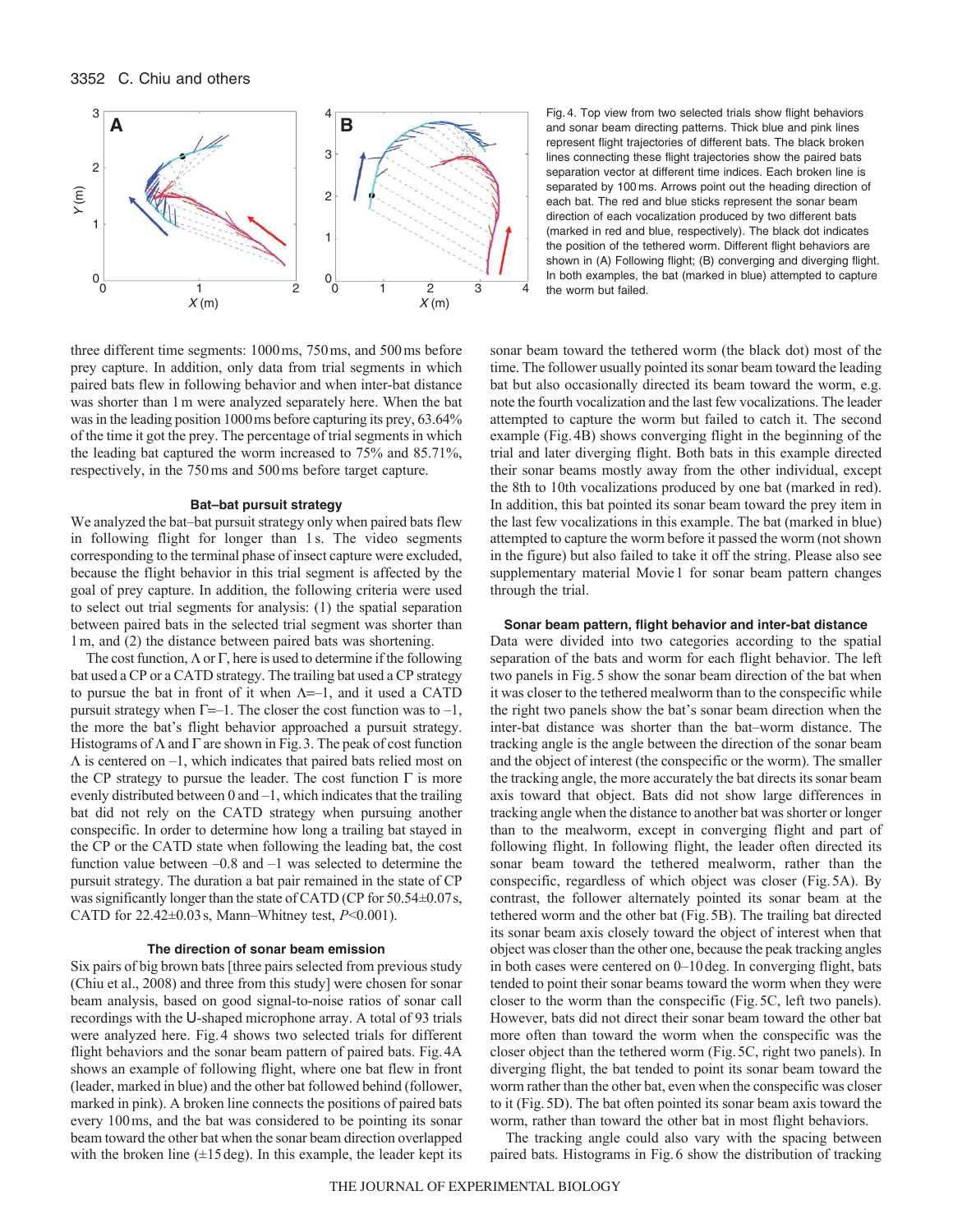## Flight behavior and sonar beam in bats 3353



Fig. 5. Histograms of sonar beam pattern and flight behaviors when inter-bat distance was longer (left two panels)/shorter (right two panels) than the distance between the bat and the worm. The x-axis is the tracking angle toward the other bat (black) or worm (gray), and the y-axis is the normalized count. Three different flight behaviors are shown here: (A) leading bat and (B) trailing bat in following flight; (C) converging flight; and (D) diverging flight.

angles toward the conspecific at various inter-bat distances and in two different flight behaviors. Only data from converging flight and the trailing bat in following flight were analyzed here, because the position of the conspecific in these two conditions was always in front of or beside the bat. In addition, only data with both the position of the conspecific and the worm in front of the bat were chosen here in order to understand how the bat pointed its sonar beam when both objects of interest were in front. When the distance to the other bat was shorter than 0.5m, the most frequent tracking angle toward the leading bat was between 0deg and 10deg (Fig.6Ai); while the bat in converging flight pointed its beam to the side of the other bat, maintaining a tracking angle of 30–60deg (Fig.6Bi). As the inter-bat distance increased, the most frequent tracking angle toward the leading bat in following flight increased as well (Fig.6Ai–Av). When two bats were farther apart, the trailing bat moved its sonar beam axis away from the leading bat. In converging flight, the most frequent tracking angle was between 30deg and 60deg when interbat distance was short, and smaller tracking angles, i.e. angle between 0deg and 10deg, occurred more often as paired bats moved farther apart (Fig. 6Bi–Bv).

# **DISCUSSION**

Echolocating bats use auditory feedback to track objects of interest and to guide their flight behavior. In the present study, each bat in the pair faced the following challenges: capturing the only prey item before its competitor, coordinating its flight behavior with that of the other individual to avoid collision, and minimizing signal interference with the echolocation calls of the conspecific.

The results of this study demonstrate that bats tended to fly in a leader–follower configuration, and individuals that spent more time as a follower throughout the trial tended to have a higher preycapture success rate than the leaders (three out of four bat pairs showed this pattern). The flight behavior in this study can be regarded as illustrating a symmetric pursuit–evasion competition, which means that both the leader and the follower are interested in the same resource (in this case food), and the roles of the leader and the follower can be reversed between the two animals. Although one bat in a given pair tended to be a follower in most trials, their roles as the leader and the follower were sometimes changed within a trial.

Paired bats in this study did not apply the CATD strategy, as predicted before, to pursue conspecifics. Instead, they used the CP strategy when following another bat. This result suggests that big brown bats may decide in favor of different pursuit strategies when going after different targets for different purposes.

Bats of the same species usually have similar call design and the bat's echolocation can be disrupted by calls similar to its own (Masters and Raver, 1996; Masters and Raver, 2000). Because the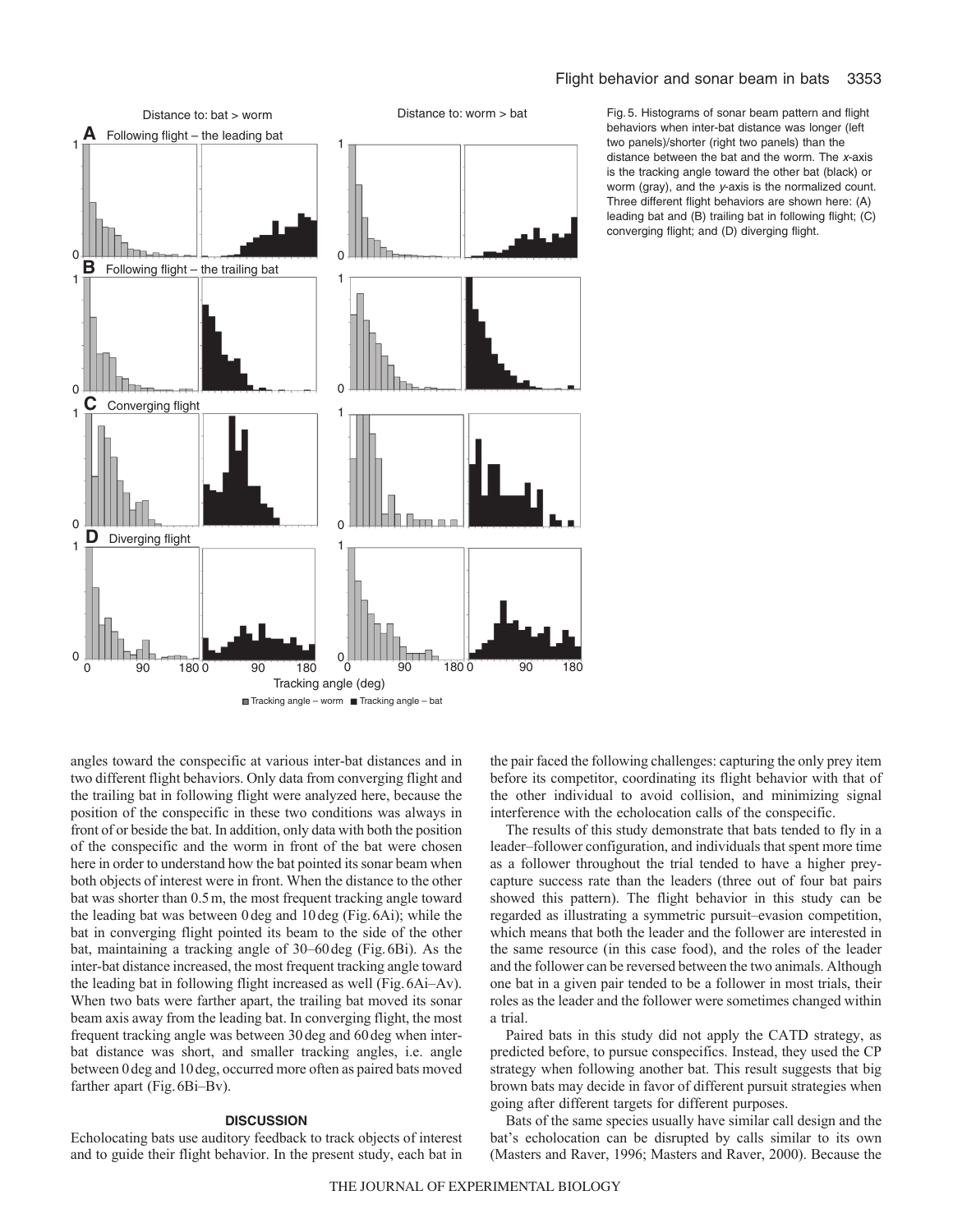

Fig. 6. Histogram of the tracking angle and the distance to the other bat when paired bats flew in converging flight and the trailing bat in following flight. The x-axis is the tracking angle toward the other bat, and the y-axis is the normalized count. Panels in the first column show the trailing bat's tracking angle toward the conspecific at different inter-bat separations: (Ai) 0–0.5 m, (Aii) 0.5–1 m, (Aiii) 1–1.5 m, (Aiv) 1.5–2 m, (Av) longer than 2 m. Panels in the second column show the tracking angle toward the conspecific at different inter-bat distances in converging flight: (Bi) 0–0.5 m, (Bii) 0.5–1 m, (Biii) 1–1.5 m, (Biv) 1.5–2 m, (Bv) longer than 2 m.

sonar beam of the bat is highly directional, the bat might point the sonar beam away from neighboring conspecifics as a strategy for jamming avoidance. When paired bats were in converging flight, they avoided pointing their sonar beams directly toward each other, presumably to avoid signal jamming. However, the trailing bat in following flight tended to direct its sonar beam axis toward the leading bat, because the trailing bat is not subject to interference from signals of the leading bat pointed in the same direction.

# **Following or chasing?**

Bats in this study maintained close relative positions, and the follower directed its sonar beam axis toward the leader. Around 85% of the time the inter-bat heading angle was smaller than 90deg, and 60% of the time the inter-bat distance was shorter than 1m. Small angular and spatial separation suggests a tight flight formation between paired bats. Nearly 76% of the time one bat was following behind the other bat. The trailing bat in following flight often pointed its sonar beam toward the leading bat, and this result indicates that the trailing bat was tracking the movement of the leading bat in following flight.

It is still an open question whether the follower chased the leader or it just simply flew behind the leader. Chasing behavior is usually more aggressive than following. Following flight in this study was more likely to be a chasing behavior, especially those trials with male bats involved, because some physical contact between bats occurred and aggressive vocalizations were recorded in some trials. The bat spending more time as a follower typically showed higher prey-capture performance, which suggests that the follower may sometimes chase the leader away to intimidate it and to decrease competition for the food. Conspecific chases have been reported in several bat species, such as *E. fuscus* (Simmons et al., 2001) and *Lasiurus borealis* (Hickey and Fenton, 1990) in the field, but the purpose of this chasing behavior is still not well understood. The most likely purpose for the conspecific chasing behavior in this study is to defend the only food source and to capture the prey faster than the competitor.

Another possible explanation for following flight is that the follower wanted to conceal itself from the leader and to sneak up in order to capture the worm before its competitor. It has been demonstrated that big brown bats sometimes stop echolocation when flying in pairs (Chiu et al., 2008), and this silent behavior could also help them conceal their location from another bat in the room. Only few examples were found in this study that suggests stealth behavior; therefore, more evidence is needed to document this behavior.

Dechmann et al. reported 57% of group foraging in the bat species *Molossus molossus* in the field (Dechmann et al., 2010). They hypothesized that the purpose of this group foraging is to extend the detection distance to ephemeral food sources. However, cooperative foraging is less likely in the present study because the food source was limited. In addition, all bats which caught the tethered worms in this study produced feeding buzz, a series of short pulse interval, duration and bandwidth vocalizations generated by bats before prey capture. Therefore, extending the detection distance to prey or eavesdropping on other bats is unlikely to be the reason that big brown bats followed each other in this study. Reddy and Fenton also reported that red bats (*Lasiurus borealis*) in the field show neither cooperative foraging nor kleptoparasitism (theft of prey) behavior when conspecifics are in proximity (Reddy and Fenton, 2003).

## **Individual differences in flight behavior**

Although males tended to show agonistic behavior when flying with conspecifics in this study, it is not conclusive whether there are sex differences in flight behavior due to the small sample size. The female–female pair showed less frequent following flight, compared with other pairs. Flight behavior and prey-capture performance are also influenced by the individual a bat was paired with. Both female bat F2 and male bat M3 modified their flight behavior when paired with different individuals. The female bat F2 often flew behind the other bat and caught significantly more worms when paired with F1. Its prey-capture performance decreased when paired with male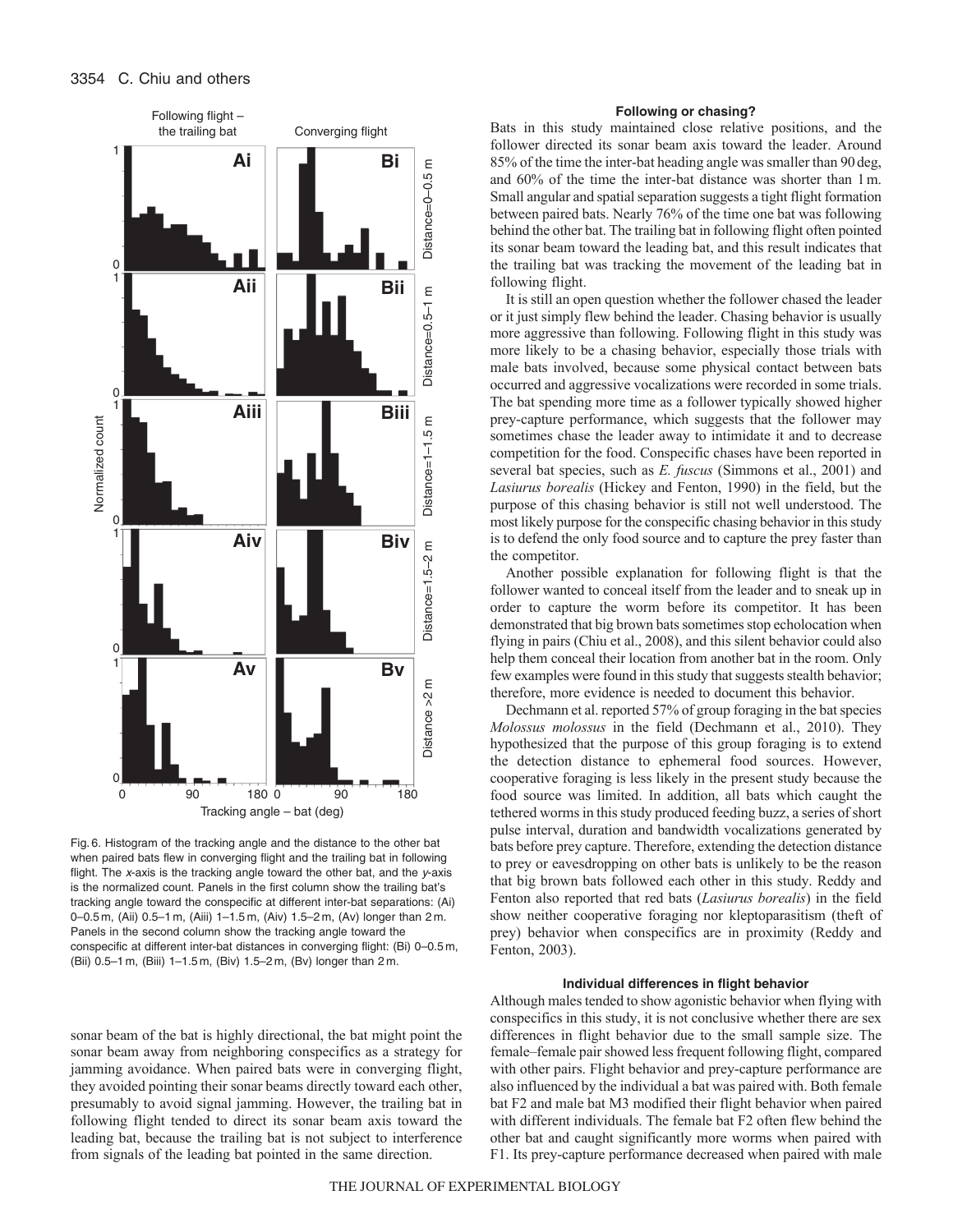M3, and its role in following flight changed from the follower to the leader. Bat M3 caught significantly more worms than its competitor when paired with M1 and F2 but did not show a significantly higher prey-capture performance when paired with M2. Its relative position to the other bat also changed along with the individual it was paired with.

Previous studies have reported that female houseflies show different flight behavior than male houseflies (Wehrhahn, 1979; Wehrhahn et al., 1982; Zeil, 1986). Male houseflies usually defend their territory by chasing other males away, and they also chase other females for mating purpose. The turning angle and the turning speed of the male correlated with the error angle between the chasing and the chased flies. The same relationship was not observed in female houseflies when they flew behind another male or female. Wehrhahn et al. concluded that female tracking is less efficient than male tracking (Wehrhahn et al., 1982). Female flies do not pursue males for mating purpose; thus, the absence of a purpose for chasing may also be the reason that female houseflies did not use efficient tracking or chasing strategy.

#### **Bat–bat pursuit strategy**

Two cost functions are used in this study to determine which pursuit strategy bats used when following another conspecific. When the value of cost function  $\Lambda$  is  $-1$ , it means that paired bats are in the CP state and the trailing bat uses the CP strategy to pursue the leading bat. When the value of cost function  $\Gamma$  is  $-1$ , it means that paired bats are in the CATD state and the trailing bat uses the CATD strategy to pursue the leading bat. We examined two pursuit strategies here and concluded that the bat stayed in the nearly CP state ( $\Lambda$ =-0.8 to -1) more often than in the nearly CATD state  $(\Gamma = 0.8 \text{ to } -1)$  when following the conspecific. Past research on big brown bats has reported that they use a CATD strategy to pursue flying insect prey (Ghose et al., 2006; Reddy, 2007) (P.V.R., K. Ghose, T. K. Horiuchi, E. W. Justh, P.S.K. and C.F.M., unpublished). The CATD strategy is considered to be a more efficient means to pursue the target than the CP strategy (Glendinning, 2004). However, this study demonstrated that the bat used a different strategy when following a conspecific. The use of different strategies may be due to the different nature of predator–prey pursuit behavior and conspecific following behavior. The insect prey often moves slower than its bat predator, but the bat and its conspecifics have similar flight speeds. The follower needs to divide its attention between the prey and the leading bat, but the leading bat has its beam directed exclusively toward prey. Importantly, the bat's goal is not to intercept and capture the other bat, but to reach the worm first.

## **Pursuit–evasion game**

The comparison between predator–prey and bat–bat pursuit may not be the most appropriate one, because of relative speeds and final goals. A better comparison with bat–bat pursuit may be the game of tag, in which one person chases another and taps that person. The role of follower and leader is reversed once the follower successfully tags the leader. Reynolds simulated the game of tag by using two virtual vehicles and discovered that it is easier and faster for a follower to accomplish the task by running faster than the leader (Reynolds, 1994). This simulation is comparable with the observation of bat–bat interactions in this study.

The successful bat captured the worm when its competitor was, on average, 1.38m away. This suggests that the bat may have tried to elongate the distance between itself and the competitor, before it engaged in the final prey-capture process (lock beam on prey and attack). If the competitor was too close to the bat when it was nearing the worm, the competitor may have tried to interfere with the capture attempt. The advantage of being the leading bat if its distance to the trailing bat is long is that it can access the worm first. The disadvantage of being the leading bat is that its movement can be tracked by the trailing bat, and it is also more difficult for the leading bat to localize the competitor's position behind it. The advantage of being the trailing bat is that it can potentially engage in pursuit and chase its competitor away from the food. It can also accurately track the leading bat and devise a strategy to capture the worm. In addition, the trailing bat can conceal its presence by going silent and listening to the calls of the leading bat, a strategy reported by Chiu et al. (Chiu et al., 2008). This study showed that the bat that spent more time in the trailing position over the entire analyzed trial time was more successful in capturing prey. However, the bat in the leading position within the last 1 s of prey capture showed higher preycapture success. This result suggests that the bat's most successful strategy may be to begin a trial in the trailing position and later switch to the leading position when close to the worm.

#### **Sonar beam direction control**

The big brown bat pointed its sonar beam toward the tethered worm when approaching the prey, and the accuracy of its tracking was within 3deg (Ghose and Moss, 2003). Another study of obstacle avoidance and prey capture showed that the big brown bat's tracking accuracy toward obstacles and prey was within 15deg (Surlykke et al., 2009). Both studies investigated the beam-directing behavior of a single bat. However, the mean tracking angles in this study (42deg to the worm and 27deg to the conspecific), which involved two bats, is much greater than the previous two studies. The difference between tracking accuracy between this and previous studies may be caused by differences across these behavioral tasks. Here, the bat needed to negotiate a moving obstacle, i.e. the competitor, and to track the prey at the same time. The bat in the previous two studies only needed to deal with a stationary target or stationary obstacle and tethered prey. For a complicated behavioral task, the bat may need to direct its sonar beam toward different objects of interest and cannot accurately direct its sonar beam on one thing for an extended period of time. For instance, when the bat pointed its sonar beam toward the worm, it may also need to turn its beam toward the other bat occasionally to prevent the other bat from getting the worm first. Therefore, the difference in measured tracking angles toward different objects could decrease accuracy of beam directing behavior.

#### **Directional control of the sonar beam to avoid signal jamming**

The echolocating bat's sonar beam is directional; thus, it is possible that the bat could turn away its sonar beam to avoid signal jamming. By avoiding overlap of the most intense part of the sonar beam, paired bats may be able to limit signal jamming (Simmons et al., 1995). This study shows that when two bats flew toward each other (converging flight) they seldom pointed their sonar beam toward conspecifics. However, when one bat was following another bat, the trailing bat consistently directed its sonar beam toward the leading bat. The different sonar beam tracking behaviors in the different flight behaviors observed in this study suggests that sonar beam pointing can serve as a means for the bat to reduce signal jamming from conspecifics in its proximity. Ulanovsky et al. also suggested that the bat's directional sonar beam could suppress the interference from the sonar of conspecifics (Ulanovsky et al., 2004).